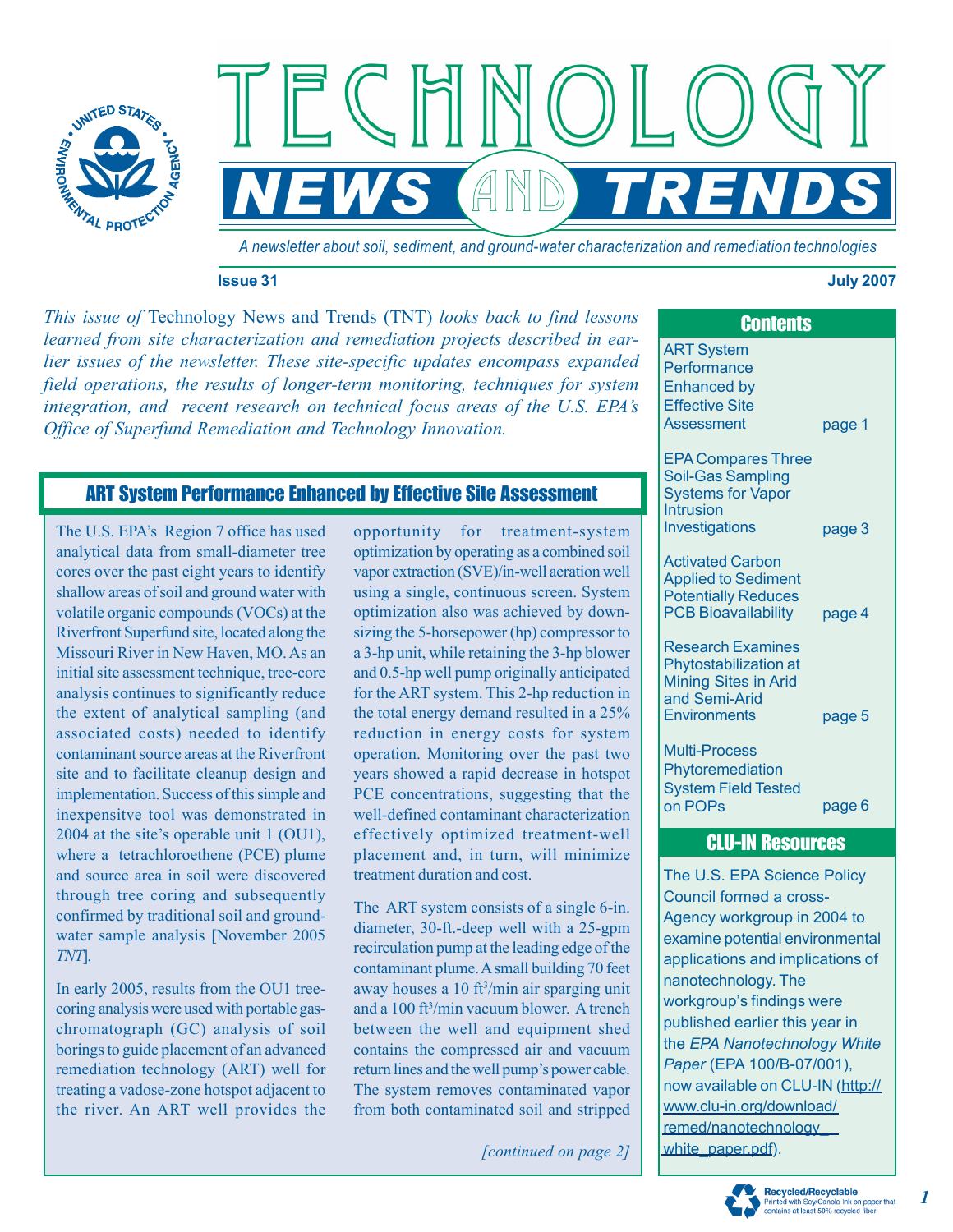## *[continued from page 1]*

ground water at a rate 100 ft<sup>3</sup>/min. Watertable mounding and associated negative gradients promote subsurface recirculation of ground water through the soil formation and the treatment well casing.

As an ongoing partner in large-scale remediation of the site, the U.S. Geological Survey (USGS) installed nine monitoring wells prior to system startup. An existing residential well at OU1 is used to monitor the northwest edge of the plume. Analytical results of ground-water and vapor sampling in March 2007 indicate that the ART system has removed more than 1,000 lbs. of subsurface contaminants, primarily PCE (Figure 1). Ground water near the treatment well, which treats a portion of the total source area, shows a 98% reduction in PCE concentrations and a 97% decrease in concentrations of PCE breakdown products such as *cis*-dicholoroethene. A monitoring well approximately 100 feet downgradient of the treatment well (2-3 years travel-time distant) demonstrated a 63% decrease in PCE concentrations.

Performance evaluation includes monitoring the system's tolerance to changes in ground-water and surfacewater levels and the effectiveness of the selected screened intervals of the wells (12-44 below ground surface [bgs]). Air sparge turbulence in the treatment well casing prevents direct measurement of water levels in the treatment well. In addition, ground-water levels below 27 feet stop the ART well pump from operating, preventing collection of samples directly from the treatment well. Consequently, samples are collected from a deep piezometer. No signs of well screen clogging have been observed, and results suggest that treatment rates are relatively unaffected by changes in water table elevation. The ART pump portion of the remedy can operate with groundwater levels at least as low as 26.8 ft bgs, although with some reduction in capacity.

Comparison of results from multiple sampling events suggests that SVE-induced off-gassing and ground-water fluctuations likely caused the upward and downward variability in VOC concentrations displayed in some deep ground-water samples. Also, seasonal variations in the river's elevation and oxygen levels caused variations in analytical results from downgradient monitoring wells. One drum of activated carbon was used to treat system vapor until analytical sampling confirmed that emissions were below Missouri air standards.

Installation costs for the ART well, associated aboveground equipment, and monitoring wells totaled approximately \$140,000. Project capital costs are estimated to be one-tenth of that for capping and sheet-pile containment of the source area, the least expensive alternative remedy.

Semi-annual sampling of the well network and treatment vapor, as well as annual sampling of selected locations of the river, will continue over the next three years. The remedy's five-year review in 2009 will include detailed analysis of the impact of water levels on the ART system's performance and on monitoring well

results. Ground-water analyses indicate that 60-95 % of the PCE plume naturally degrades prior to entry into the Missouri River; travel time for OU1 ground water migrating to the river is estimated to be 12-17 years.

A time-critical removal involving in-situ chemical oxidation recently was initiated to treat contaminated soil and shallow ground water at Riverfront's OU4, a residential area where tree-coring analysis unexpectedly identified PCEcontaminated soil. Initial injections of sodium permanganate were completed in May, and a second round is scheduled to occur by early fall. More information on tree coring as a site characterization and remediation planning tool is available in EPA's new *User's Guide: Tree Coring to Examine Subsurface Volatile Organic Compounds*, available on CLU-IN [\(www.cluin.org\)](http://www.cluin.org).

*Contributed by Jeff Field, EPA Region 7 ([field.jeff@epa.go](mailto:field.jeff@epa.gov)[v or 913-551-7548\),](mailto:field.jeff@epa.govor913-551-7548)  John Schumacher, USGS [\(jschu@usgs.gov](mailto:jschu@usgs.gov) [or 573-308-3678\), an](mailto:jschu@usgs.govor573-308-3678)d Robert Blake, Black and Veatch SPC [\(blakere@bv.com](mailto:blakere@bv.com) [or 913-458-6681\)](mailto:blakere@bv.comor913-458-6681)* 

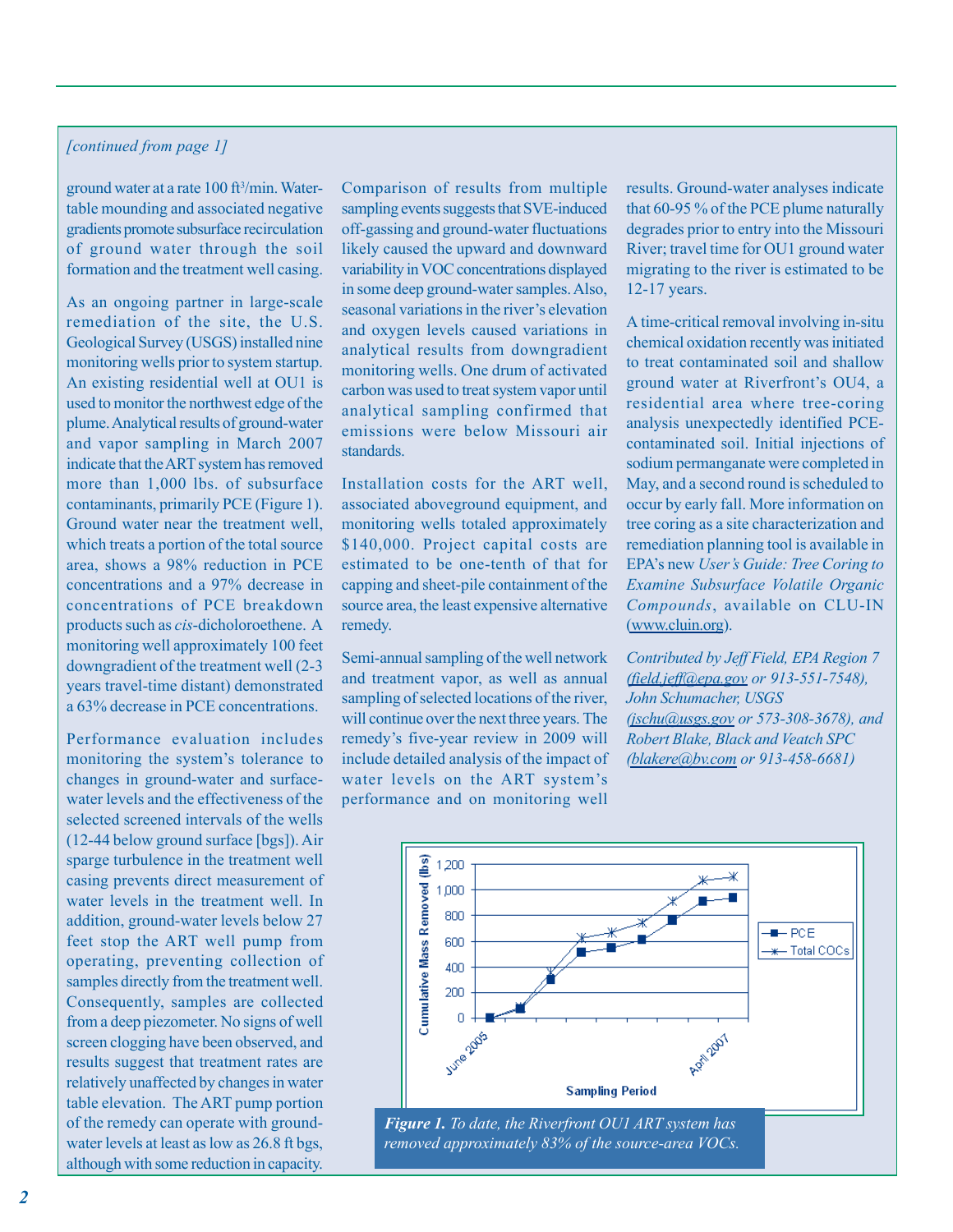# EPA Compares Three Soil-Gas Sampling Systems for Vapor Intrusion Investigations

EPA's National Risk Management Research Laboratory (NRMRL) recently completed a soil-gas sampling study in a VOC-contaminated residential area at the Raymark Superfund site in Stratford, CT. The study evaluated equivalence of three common sampling methods: traditional dedicated vapor probes, a truck-mounted direct-push Geoprobe® post-run-tubing (PRT) system, and the hand-held rotaryhammerAMS gas vapor probe (GVP) kit. The Raymark site earlier served as a study location for various techniques to assess VOC vapor intrusion into buildings, such as a combined sub-slab sampling and indoor air sampling approach (November 2005 *TNT*).

NRMRL's recent study focused on expanded use of quantitative data from direct-push/hammer systems for assessing potential exposure through vapor intrusion. Soil-gas samples traditionally are used for delineating ground-water and vadose-zone contamination rather than for evaluating cleanup actions or establishing cleanup goals.

Dedicated probes are considered the most reliable method for soil-gas sampling due to associated use of a bentonite layer for isolating a sandpacked screened interval. Recent increased use of direct-push/hammer soil-gas sampling techniques during vapor intrusion investigations is attributed to a greater convenience (ability to sample the same day as probing) and lower cost when compared to dedicated probe installations. Direct-push/hammer techniques also allow collection of soilgas samples close to a building, minimizing concern about interpolation and extrapolation of soil-gas concentrations beneath the building. The PRT system can be used to collect soil gas samples to depths up to 20 m bgs, while the hand-held rotary hammer GVP kit is suitable for soil gas sampling up to 4 m bgs.

NRMRL's study was conducted at five Raymark locations with sand or sand/ gravel of high gas permeability (1.0E-06 cm2 ). EPA Region 1 provided onsite GC analysis with VOC detection limits of 2-5 ppbv for each sample. As with all soil gas sample collection systems, non-analytical quality assurance/quality control factors included sampling methods, flow rates, applied vacuum, purge volume, total extraction volume, equilibration time, leakage, and gas permeability. Purging and sampling of vapor probes were conducted at a flow rate of 0.5 L/min.

The study included tests for evaluating factors potentially affecting sampling results. To evaluate the impact of presample internal volume exchanges, 10 soil gas samples were collected after various internal volume exchanges (starting with zero) at one PRT and one dedicated vapor probe sampling location. Using the PRT system, up to 9 L of air and 74 internal volume exchanges were extracted with little impact on vapor concentration. Using the dedicated vapor probe, up to 103 L (103 internal volume exchanges) were extracted with little impact on vapor concentration. The internal volume of the GVP system was significantly lower than the PRT and dedicated probe systems.

To evaluate the potential for air extraction at one location to impact sample results at a nearby location and depth, three samples were taken non-sequentially using each sampling system. For example, at one location samples were collected by the PRT system, followed by the GVP system, and lastly by the dedicated probe. The sequence then was changed to sampling first with the GVP system, next with the dedicated vapor probe, and finally with the PRT system. This order was followed until three samples were obtained from each system at each depth. Comparison of first and third VOC concentrations at locations and depths where three samples were collected indicated that sample collection at one location did not impact sample results at another location.

Another potentially complicating factor in method comparison was spatial variability. PRT and GVP sampling locations were positioned relatively close (usually within 1 m) to dedicated vapor

*<sup>[</sup>continued on page 4]* 

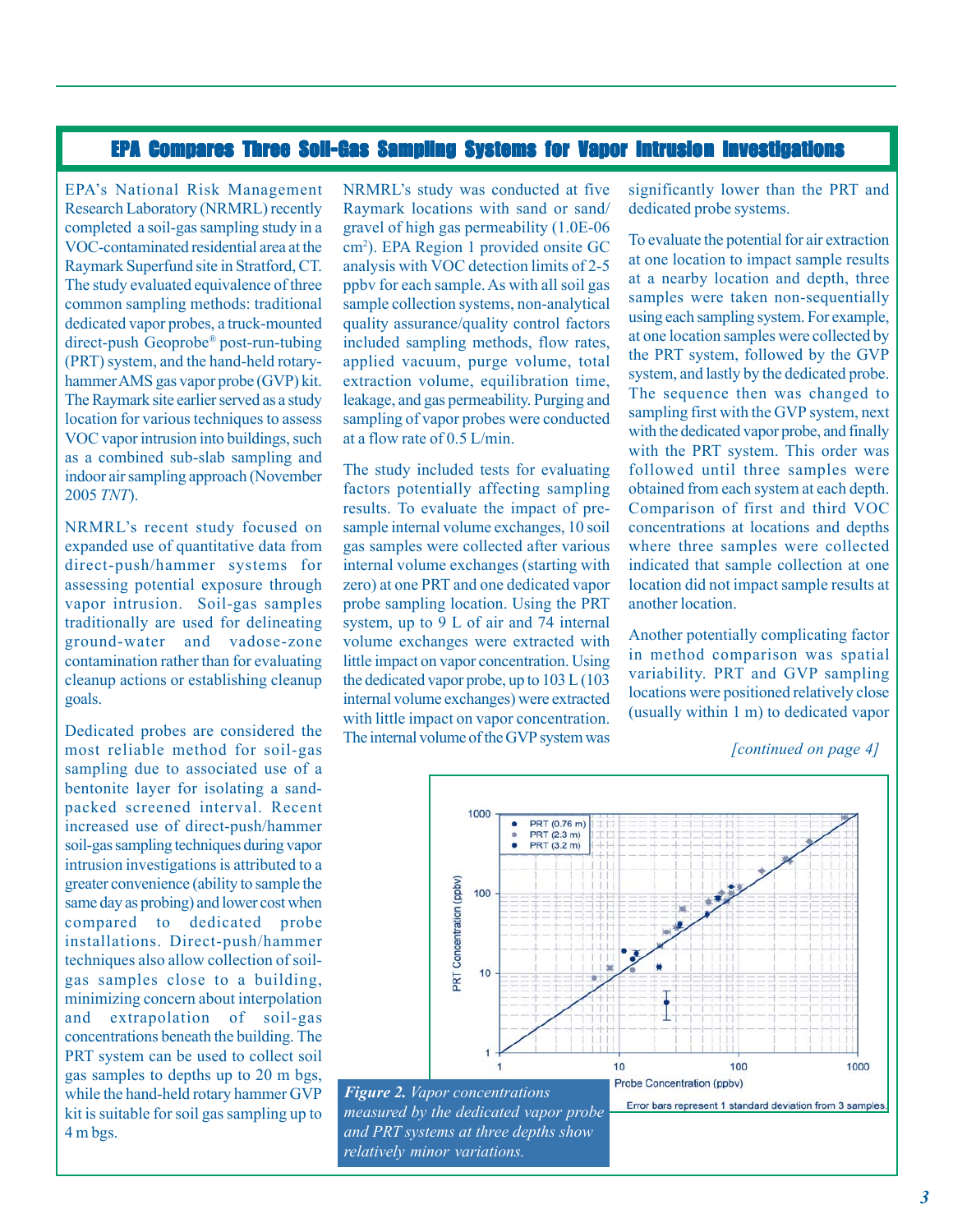#### *[continued from page 3]*

probes to minimize the effect of spatial variability on soil-gas concentration. To assess the presence and extent of spatial variability at this scale, the PRT system was used to collect samples at three depths across five locations separated by 1.5 ft. in a cross pattern. Variation in VOC concentration with location at each depth was present but relatively minor.

Sampling systems were compared using data from all locations and at depths of approximately 3, 8, and 11 ft. bgs for the dedicated probes, PRT, and GVP, respectively. Comparison of VOC concentrations obtained by each of the

three systems indicated that the methods provided similar results (Figure 2). At one location, however, carbon dioxide, oxygen, and vapor concentrations were noticeably different, indicating potential leakage in the GVP system. Use of the PRT system generally resulted in observation of slightly higher VOC concentrations compared to the GVP sampling system and dedicated vapor probes.

This testing was conducted in highly permeable soils where the potential for leakage from direct-push/hammer soil-gas sampling systems would be expected to be low compared to less permeable soils such as silt and clay. As a result, these findings may not apply to other soil textures without additional investigations. Findings also may not apply to other direct-push/hammer soil-gas sampling techniques since only one direct-push and one rotary-hammer method was compared to dedicated vapor probes. The full study report (EPA/600/R-06/111) is [available online at http://www.epa.gov/](http://www.epa.gov/ada) ada. Region 1 also plans to test methods for mitigating vapor intrusion at Raymark.

*Contributed by Dominic DiGiulio, NRMRL [\(digiulio.dominic@epa.gov](mailto:digiulio.dominic@epa.gov) [or](mailto:digiulio.dominic@epa.govor580-436-8605)  [580-436-8605\)](mailto:digiulio.dominic@epa.govor580-436-8605)* 

## Activated Carbon Applied to Sediment Potentially Reduces PCB Bioavailability

Alcoa, Inc., the U.S. EPA, Stanford University, and the University of Maryland-Baltimore County (UMBC) are conducting a joint in-situ pilot study to evaluate use of activated carbon (AC) for reducing bioavailability of polychlorinated biphenyls (PCBs) in river sediment. The study is taking place along the Grasse River in Massena, NY, 3.5 miles southeast of the Alcoa Massena West Plant. Past aluminummanufacturing discharges from the facility resulted in PCB contamination of sediment and accumulation in the food chain, including fish. Recent laboratory studies on sediments from the Grasse River and other surface waters confirmed that AC incorporated into surface sediment effectively reduces PCB bioaccumulation in benthic organisms, which in turn is expected to reduce PCB concentrations in fish over time.

A non-time critical removal action involving dredging was conducted in 1995. In 2001, an extensive pilot-scale sediment cap was installed [September 2002 *TNT*]. As a result of partial ice-scouring of the cap and native sediment and a need for additional data [May 2005 *TNT*], a remedial options pilot study was initiated in 2005 to evaluate: dredging followed by sediment capping in the river's main channel and near-shore areas; thinlayer capping of near-shore areas with no

prior dredging; and armored capping of the main channel with no prior dredging. In addition, source controls such as land-based remediation and wastewater treatment system upgrades at the Alcoa facility now are reducing PCB levels in both surface sediment and fish.

AC treatment involved adding black carbon to the upper, biologically active layer of sediment (typically the top 3-6 in.) where PCBs adsorb onto the surface of the carbon particles. To determine baseline conditions prior to treatment, surveys of sediment, aquatic vegetation, and benthic communities were performed. In-situ and ex-situ PCB bioaccumulation tests on caged worms also were conducted to support future posttreatment assessment of AC effectiveness.

A 0.5-acre portion of the river was selected for the AC study area based on its surface sediment PCB concentrations (4-13 ppm) and relatively extensive width and shallow depth (620 and 15 ft, respectively). Selection of this area allowed continued passage for recreational users, supplied contiguous finegrained sediment deposits with minimal rock/boulder hindrances, and provided a relatively uniform river bottom to simplify AC placement and mixing. A temporary silt curtain was installed around the study area to minimize release of suspended sediment and AC into the surrounding river channel.

In addition to assessing reductions in PCB bioavailability, the pilot study is evaluating methods for in-situ delivery of AC to river sediment and determining the extent of PCB and sediment release to river water during applications. Delivery/mixing equipment includes a specially designed roto-tiller with and without rotating tines (Figure 3) and a tine sled, both enhanced with nozzles to inject AC directly into the upper sediment.

AC placement and mixing was conducted over six weeks last September through October. Applications occurred in four areas: (1) a 50- by 100-ft. initial area where all three application techniques were implemented; (2) a 75- by 100-ft. area where a roto-tiller with rotating tines was deployed for placement and mixing; (3) a 50- by 60-ft. area for placement/mixing by the tine sled; and  $(4)$  a 50- by 50-ft. area for deploying a roto-tiller without rotating tines (without mixing). Treatment areas were separated by buffer zones in which no AC was applied. In total, the study used a mass of 18,000 lbs of AC.

Based on the results of UMBC's sitespecific treatability studies, a derivative of bituminous coal (Calgon Carbsorb 50 x 200) with a 75- to 300-µm particle size was selected as the AC. When Carbsorb product was not readily available, additional AC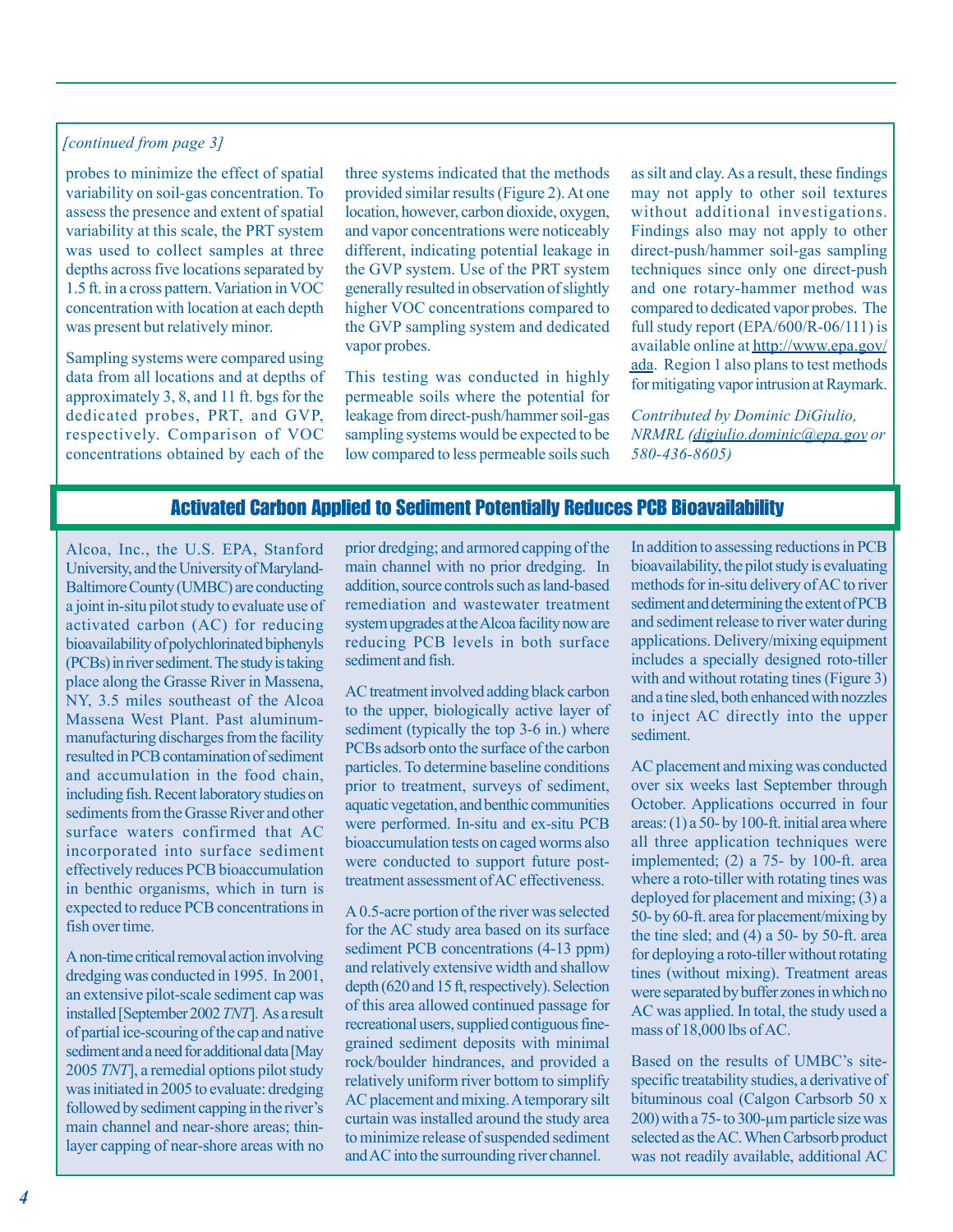#### *[continued from page 4]*

derived from coconut shells (of identical particle size and similar chemistry as Carbsorb) was used to complete applications in the tine sled and unmixed tiller treatment areas.

Water-quality monitoring during applications indicated no measurable changes in water-column PCB concentrations downstream of the study area. Downstream turbidity was slightly higher than upstream but no negative impacts on water quality were identified. Sediment cores collected immediately after the applications were analyzed for AC content at an offsite laboratory. UMBC is monitoring the treatment system's overall effectiveness and refining analytical methods for distinguishing the site's natural organic matter from black carbon to measure achievements in AC dosage.

Stanford University developed PCB mass transfer and biodynamic models for

evaluating the treatment system's long-term effects on sediment. The models describe PCB uptake by benthic organisms based on feeding processes and PCB assimilation efficiencies from water/sediment ingestion. Analyses of species in the laboratory showed a 93% reduction of PCB concentrations when sediment was amended with 2.5% AC (dry weight), confirming that AC mixing into the surface sediment effectively reduces PCB bioaccumulation in benthic organisms.

Physicochemical and biological assessments over the next two years will evaluate effectiveness of AC technology in reducing PCB bioavailability in Grasse River sediment. Pending the results, a third-year assessment or large-scale AC application may be implemented. UMBC and Stanford University are evaluating this technology further in a similar pilot study to remediate PCBs at a tidal mudflat of San Francisco Bay.

*Contributed by Young Chang, EPA Region 2 [\(chang.young@epa.go](mailto:chang.young@epa.gov)[v or](mailto:chang.young@epa.govor212-637-4253)  [212-637-4253\), La](mailto:chang.young@epa.govor212-637-4253)rry McShea, Alcoa [\(larry.mcshea@alcoa.co](mailto:larry.mcshea@alcoa.com)[m or 724-337](mailto:larry.mcshea@alcoa.comor724-337�5458) 5458), and Leah Evison, EPA OSRTI [\(evison.leah@epa.go](mailto:evison.leah@epa.gov)[v or 703-603](mailto:evison.leah@epa.govor703-603�8753) 8753)* 



*Figure 3. Mixing devices for roto-tiller delivery of AC into Grasse River sediment were mounted inside an enclosure to minimize re-suspension of sediment.* 

## Research Examines Phytostabilization at Mining Sites in Arid and Semi-Arid Environments

Technologies such as phytoremediation continue to show success in immobilizing metal contaminants and reducing acid rock drainage at mining sites [March 2006 *TNT*]. Superfund Basic Research Program (SBRP) researchers at the University of Arizona recently conducted field and greenhouse studies to evaluate phytostabilization at two semi-arid sites in Arizona. This type of phytoremediation aims to revegetate barren sites by replanting native plants capable of sequestering metals in the root zone without metal uptake in shoot tissues. Studies focused on identifying simple, low-cost revegetation strategies with minimal site preparation, compost application, or vegetation maintenance.

One study involved an 18-month field trial at the 100-acre Boston Mill mine tailings site adjacent to the San Pedro River. Testing evaluated growth of the salt- and droughttolerant fourwing saltbush (*Atriplex canescens*) under the site's neutral pH conditions, with and without compost amendment. Study results showed more than 80% of the 40 *Atriplex* transplants survived

regardless of compost treatment. With the exception of lead, uptake did not exceed regulatory guidelines for metals (aluminum, arsenic, cadmium, copper, iron, mercury, manganese, and zinc). A two-year study initiated earlier this year on 1.5 nearby acres uses a native seed mixture including quailbush as another potentially effective *Atriplex*  species (*lentiformis*) for phytostabilization.

Quailbush also was tested under greenhouse conditions using low- and medium-pH samples— more typical of mining sites collected from lead/zinc tailings of the Klondyke mine, a state-designated Superfund site in Arizona's upper Aravaipa Valley. Lead concentrations at this site exceed 20,000 mg/ kg, and no vegetation remains. Due to wind and water erosion of tailings, downstream fish in Aravaipa Creek exhibit elevated levels of lead and cadmium. The greenhouse tests evaluated germination, growth, and metal uptake of plants in tailings amended with 0 25% compost (by weight). Results showed that a tailings amendment of 15% compost was required for normal plant growth. Bacterial analysis of tailings after plant growth

indicated a 4- to 6-fold decrease in the autotrophic microbial populations associated with the site's acidic and stressed soil/plant conditions. Plant shoot tissue analysis showed little accumulation of metals.

Results from both sites demonstrate significant potential for native *Atriplex*  species to stabilize mine tailings in arid and semi-arid environments. Current SBRP tests evaluate effectiveness of other native species as well as plant-growth promoting bacteria with potential to minimize the compost amounts needed for plant establishment. For details on these and other SBRP studies, contact Monica Ramirez, [University of Arizona \(ramirez@pharmacy.](mailto:ramirez@pharmacy.arizona.edu) arizona.edu).

*Editor's Note: EPA recommends site evaluation and restoration of soil when necessary for optimal planting success. EPA is a proponent of using amendments such as biosolids to restore soil and stabilize metal contaminants along with planting.*